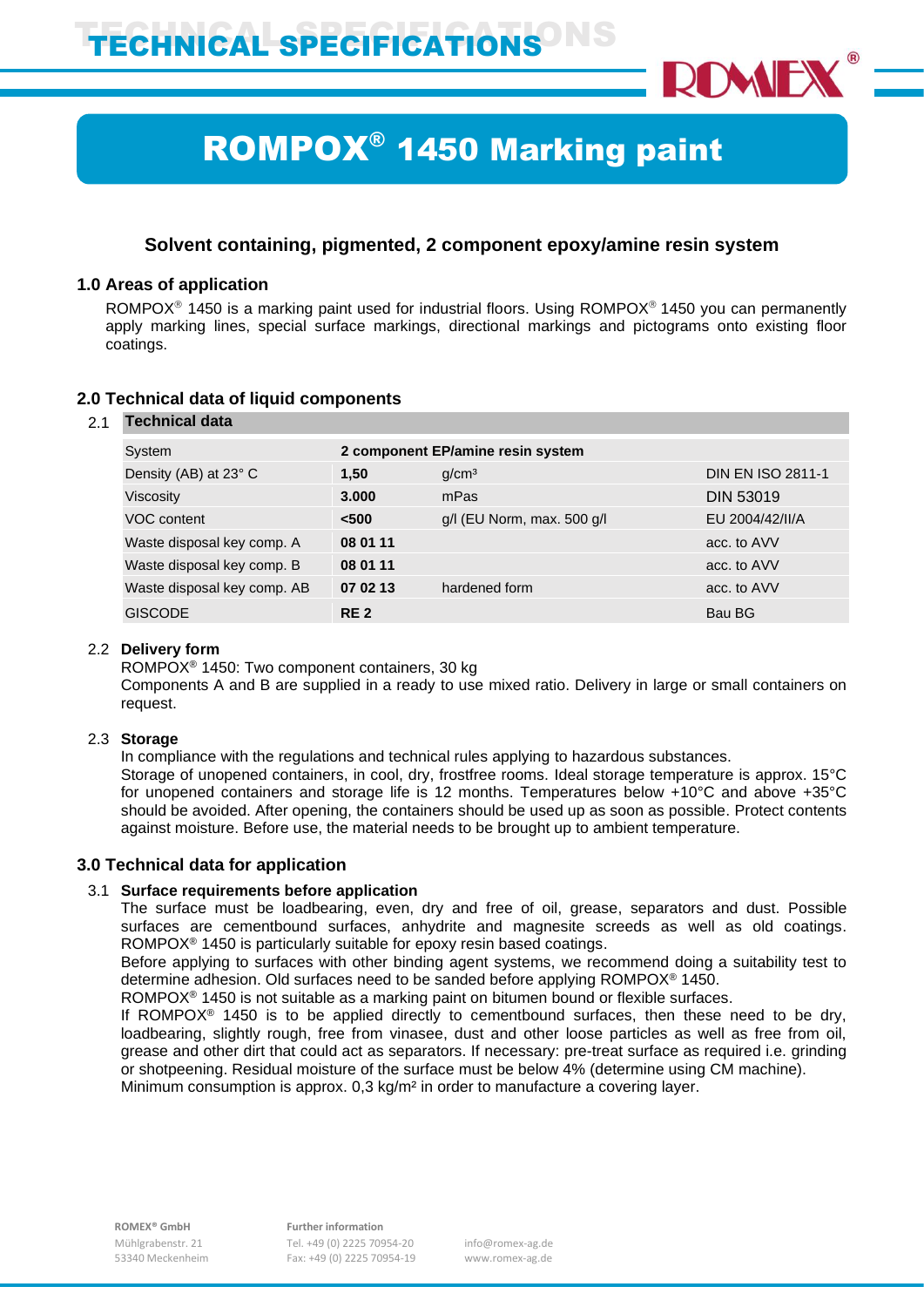

| 3.2 | <b>Technical data for application</b> |                |           |              |                               |
|-----|---------------------------------------|----------------|-----------|--------------|-------------------------------|
|     | Mixing ratio A:B                      |                | 100:22    | Weight parts |                               |
|     | Application time at                   | $10^{\circ}$ C | 60        | ninutes      | ROMEX <sup>®</sup> - Norm 04  |
|     |                                       | $20^\circ$ C   | 30        | minutes      | $ROMEX^{\circledR}$ - Norm 04 |
|     |                                       | $30^\circ$ C   | 15        | minutes      | ROMEX <sup>®</sup> - Norm 04  |
|     | Pot time                              | $23^\circ$ C   | 35        | minutes      | ROMEX <sup>®</sup> - Norm 04  |
|     | Min. hardening temperature            |                | $+10$     | °C           | Floor and air temperature     |
|     | Application temperature               |                | $15 - 30$ | °C           | Floor and air temperature     |
|     | Dewpoint distance                     |                | $\geq$ 3  | °C           | Floor and air temperature     |
|     | Air humidity                          |                | $\leq 75$ | $\%$         | Relative air humidity         |
|     |                                       |                |           |              |                               |

**Please note**: *The times mentioned in item 3.2 are approximations and will vary with differing ambient conditions*

#### 3.3 **Application instructions**

Component B (hardener) is poured completely into component A (resin) and stirred well using a slow rotating mixer (approx. 300 rpm diameter of whisk approx. 1/3 of the diameter of the container). In case of using part measurements (mix A component first, homogenously), these need to be weighed exactly using an electronic scale according to the stated mixing ratio. Mix only the quantity that can be used within the pot time. Do not use straight from the delivery container! Avoid mixing air into mixture. After mixing, pour into a clean container and stir again.

ROMPOX<sup>®</sup> 1450 can be applied using a fine toothed squeegee and/or a fur roller. When using a squeegeee, use a roller afterwards, on larger surfaces, crosswise.

*Please note: In case of surface and material temperatures below +15°C, or when going below the dewpoint distance, levelling and surface faults can occur as well as adhesion problems within the coating system!*

#### 3.4 **Application example**

# as **Marking paint**

on existing coatings

| <b>Work process</b>     | <b>Product</b>                                                                                                                     | <b>Consumption</b>                     | <b>Application</b>                                                                                                         |
|-------------------------|------------------------------------------------------------------------------------------------------------------------------------|----------------------------------------|----------------------------------------------------------------------------------------------------------------------------|
|                         |                                                                                                                                    |                                        |                                                                                                                            |
| Surface preparation     |                                                                                                                                    |                                        | see point 3.1                                                                                                              |
|                         | Tape off adjacent surfaces and protect against soiling                                                                             |                                        |                                                                                                                            |
| Coating                 | i.e. ROMPOX <sup>®</sup> 1005<br>Self-levelling coating                                                                            |                                        | Sand old surfaces                                                                                                          |
| <b>Marking</b>          | ROMPOX <sup>®</sup> 1450<br>Marking paint                                                                                          | approx. $0.3 \text{ kg/m}^2$           | Apply using a fine toothed<br>squeeqee and then rollers, or<br>directly with rollers                                       |
| sprinkling if required* | i.e. with glass pearls for light<br>reflecting surfaces or with fine<br>quartz sand (grainsize max.<br>0,5mm) for nonslip surfaces | approx. 0,1 - 0,5<br>kg/m <sup>2</sup> | Sprinkle onto materail directly<br>after application, quartz sand<br>(up to max. 10%) can be<br>mixed in with the material |

 **ROMEX® GmbH Further information** Mühlgrabenstr. 21 Tel. +49 (0) 2225 70954-20 info@romex-ag.de 53340 Meckenheim Fax: +49 (0) 2225 70954-19 www.romex-ag.de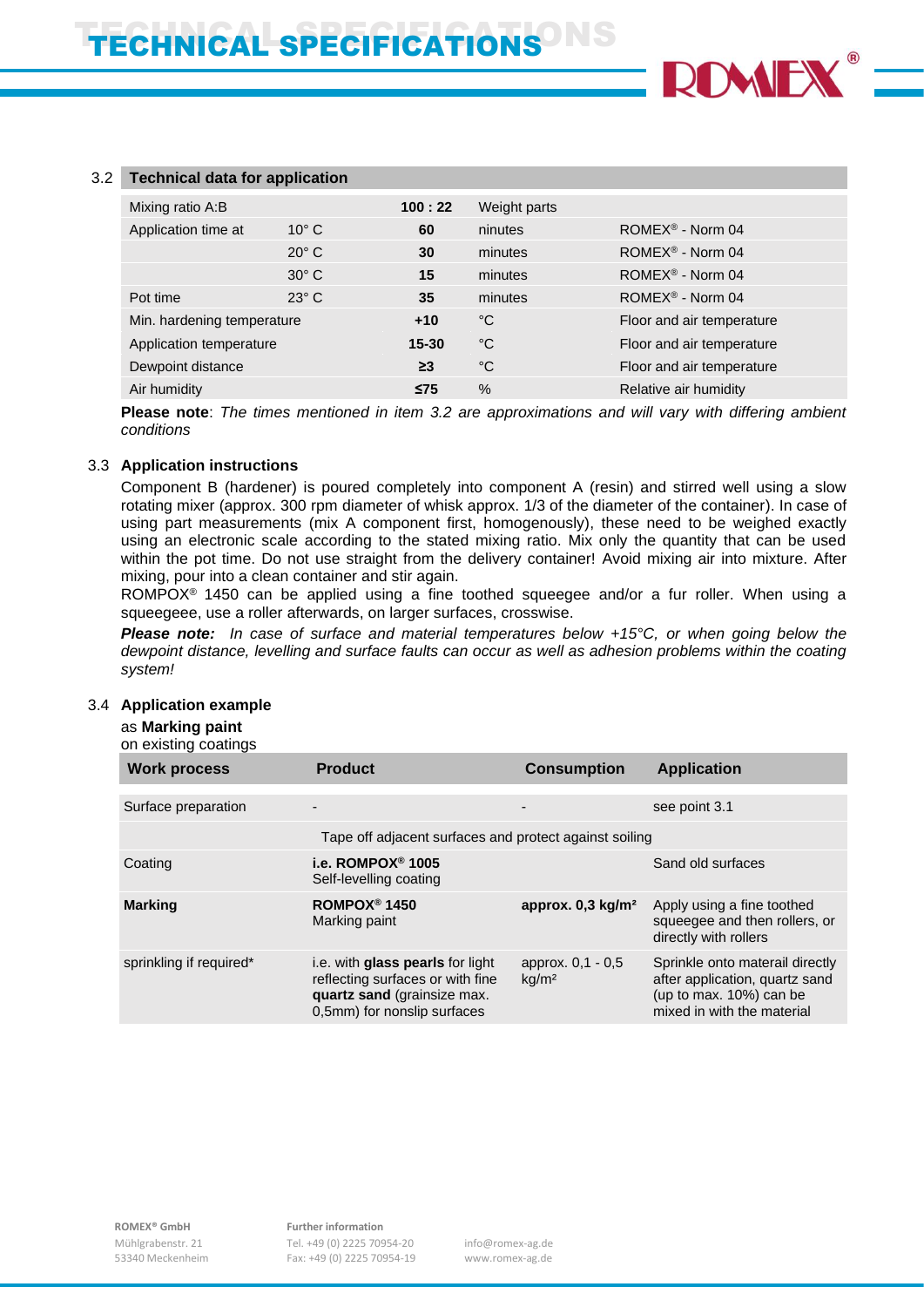

# 3.5 **Application example**

As **Marking paint** directly onto cement surfaces

| <b>Work process</b>     | <b>Product</b>                                                                                                                     | <b>Consumption</b>                     | <b>Application</b>                                                                                                         |
|-------------------------|------------------------------------------------------------------------------------------------------------------------------------|----------------------------------------|----------------------------------------------------------------------------------------------------------------------------|
|                         |                                                                                                                                    |                                        |                                                                                                                            |
| Surface preparation     |                                                                                                                                    |                                        | see point 3.1                                                                                                              |
|                         | Tape off adjacent surfaces and protect against soiling                                                                             |                                        |                                                                                                                            |
| <b>Marking</b>          | ROMPOX <sup>®</sup> 1450<br>Marking paint                                                                                          | approx. 0,3 kg/m <sup>2</sup>          | Apply using a fine toothed<br>squeeqee and then rollers, or<br>directly with rollers                                       |
| sprinkling if required* | i.e. with glass pearls for light<br>reflecting surfaces or with fine<br>quartz sand (grainsize max.<br>0,5mm) for nonslip surfaces | approx. 0,1 - 0,5<br>kq/m <sup>2</sup> | Sprinkle onto materail directly<br>after application, quartz sand<br>(up to max. 10%) can be<br>mixed in with the material |

**\* Note**: *Depending on ambient temperature, consumption may vary. At temperatures below 15 °C, there will be higher material consumption.*

#### 3.6 **Cleaning**

Each time work is interrupted, clean all tools and equipment with a general solvent (i.e. ethanol, white spirits.

### **4.0 Technical data of hardened product**

| 4.1 | <b>Technical data of hardened product</b> |       |          |                    |                              |
|-----|-------------------------------------------|-------|----------|--------------------|------------------------------|
|     | Re-application at                         | 23 °C | $8 - 48$ | $min. / max.$ hrs. | ROMEX <sup>®</sup> - NORM 07 |
|     | Can be walked on at 23 °C                 |       | 24       | hrs.               | ROMEX <sup>®</sup> - NORM 07 |
|     | Fully hardened at 23 °C                   |       | >7       | days               | ROMEX <sup>®</sup> - NORM 07 |
|     | Abrasion (Taber Abrasion)<br>1000g/CS10   |       | <60      | ma                 | <b>DIN EN ISO 438-2</b>      |

#### 4.2 **Properties of coating**

- viscous hard floor marking, resistant to forklifts
- very high abrasion resistance
- can be made nonslip
- many standar colour tones can be supplied, special colours on request

*Note: If possible, always use material from the same production batch, especially on visible surfaces, as material from different production batches, may have slightly differing colour nuances. Hardened, liquid plastics are subjected to environmental factors i.e. UV rays and can thus change visually after hardening (i.e. yellowing, loss of gloss, white discolouration). The functioning of the industrial floor is not affected by this and does not constitute a fault. The colours of the products depend on raw materials and production methods and may have slight deviations compared to the RAL colours. It cannot be guaranteed that there will be exact matching of RAL colours.*

# **5.0 Safety instructions**

The products contain reactive materials and are partly hazardous to health in a non-hardened state. The hardener components can cause burns due to high alkali content. It can also cause irritation or skin sensitization. Avoid skin contact. If the product does get onto the skin, wash well with soap and water. If the product gets into the eyes, rinse well with water (keep an eye wash bottle on site) and seek medical treatment immediately. The guidelines in the regulations of handling hazardous materials apply as well as information sheets provided by the professional association of the chemical industry (i.e. BG-Bau, BGR 227 "Handling of epoxy resins"). Exact details on the handling of this product can be found in the safety data sheet for ROMPOX® 1450, comp. A and B.

 **ROMEX® GmbH Further information**

 Mühlgrabenstr. 21 Tel. +49 (0) 2225 70954-20 info@romex-ag.de 53340 Meckenheim Fax: +49 (0) 2225 70954-19 www.romex-ag.de